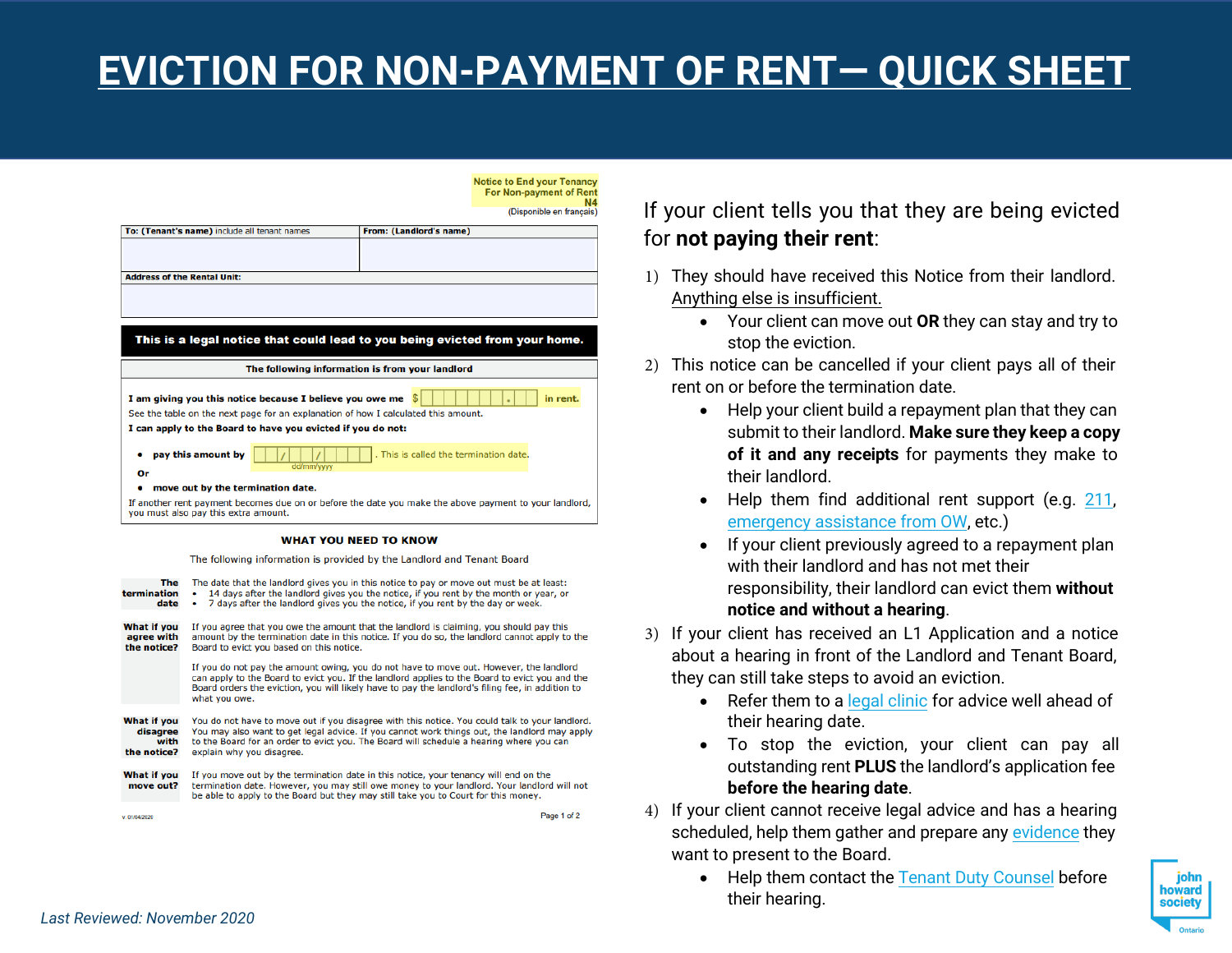## **EVICTION FOR AN ILLEGAL ACT— QUICK SHEET**

**Notice to End your Tenancy** For Illegal Acts or Misrepresenting Income in a Rent-Geared-to-Income Rental Unit **N<sub>6</sub>** 

(Disponible en français)

| To: (Tenant's name) include all tenant names   | From: (Landlord's name)                                                                           |
|------------------------------------------------|---------------------------------------------------------------------------------------------------|
|                                                |                                                                                                   |
|                                                |                                                                                                   |
| <b>Address of the Rental Unit:</b>             |                                                                                                   |
|                                                |                                                                                                   |
|                                                |                                                                                                   |
|                                                |                                                                                                   |
|                                                |                                                                                                   |
|                                                |                                                                                                   |
|                                                | This is a legal notice that could lead to you being evicted from your home.                       |
|                                                |                                                                                                   |
|                                                | The following information is from your landlord                                                   |
|                                                |                                                                                                   |
|                                                | I am giving you this notice because I want to end your tenancy - I want you to move out of your   |
| rental unit by the following termination date: | dd/mm/vvvv                                                                                        |
|                                                | I can apply to the Board immediately for an order to evict you. See Information from the Landlord |

### My Reason(s) for Ending your Tenancy

I have shaded the box(es) next to my reason(s) for ending your tenancy.

#### Reason 1

I believe that you or someone living with you has committed an illegal act or is carrying on an illegal business at the residential complex involving:

- . the production of an illegal drug,
- trafficking in an illegal drug,
- possession of an illegal drug for the purposes of trafficking.

I believe that you or someone living with you has permitted someone else to carry out one or more of the above illegal activities involving drugs in the residential complex.

#### Reason 2

I believe that you or someone living with you has committed an illegal act or is carrying on an illegal business at the residential complex (other than an illegal act or business described in Reason 1),

#### $\mathbf{a}$

I believe that you or someone living with you has permitted someone else to commit an illegal act or carry on an illegal business at the residential complex (other than an illegal act or business described in Reason 1).

#### Reason 3

You live in a rent-geared-to-income rental unit and I believe that you have misrepresented your income or the income of family members who live in the rental unit.

 $v$  2018/01

Page 1 of 3

### If your client tells you that they are being evicted for **an illegal act**:

- 1) They should have received this Notice from their landlord. Anything else is insufficient.
- 2) This type of notice CANNOT be cancelled.
	- Your client should be referred for [legal advice](https://www.legalaid.on.ca/legal-clinics/) immediately as they are at a high risk of eviction.
	- Your client can move out by the termination date **OR** attend a hearing at the Landlord and Tenant Board to try to stop the eviction.
- 3) If your client cannot receive legal advice and has received an L2 Application and a notice about a hearing in front of the Landlord and Tenant Board, help them gather and prepare any [evidence](https://stepstojustice.ca/steps/housing-law/2-collect-evidence-present-hearing) they want to present to the Board.
	- Help them contact their criminal defence lawyer to gather as much information about the charges, if any, as possible.
	- **Help them contact the Tenant [Duty Counsel](https://tdc.acto.ca/)** before their hearing.